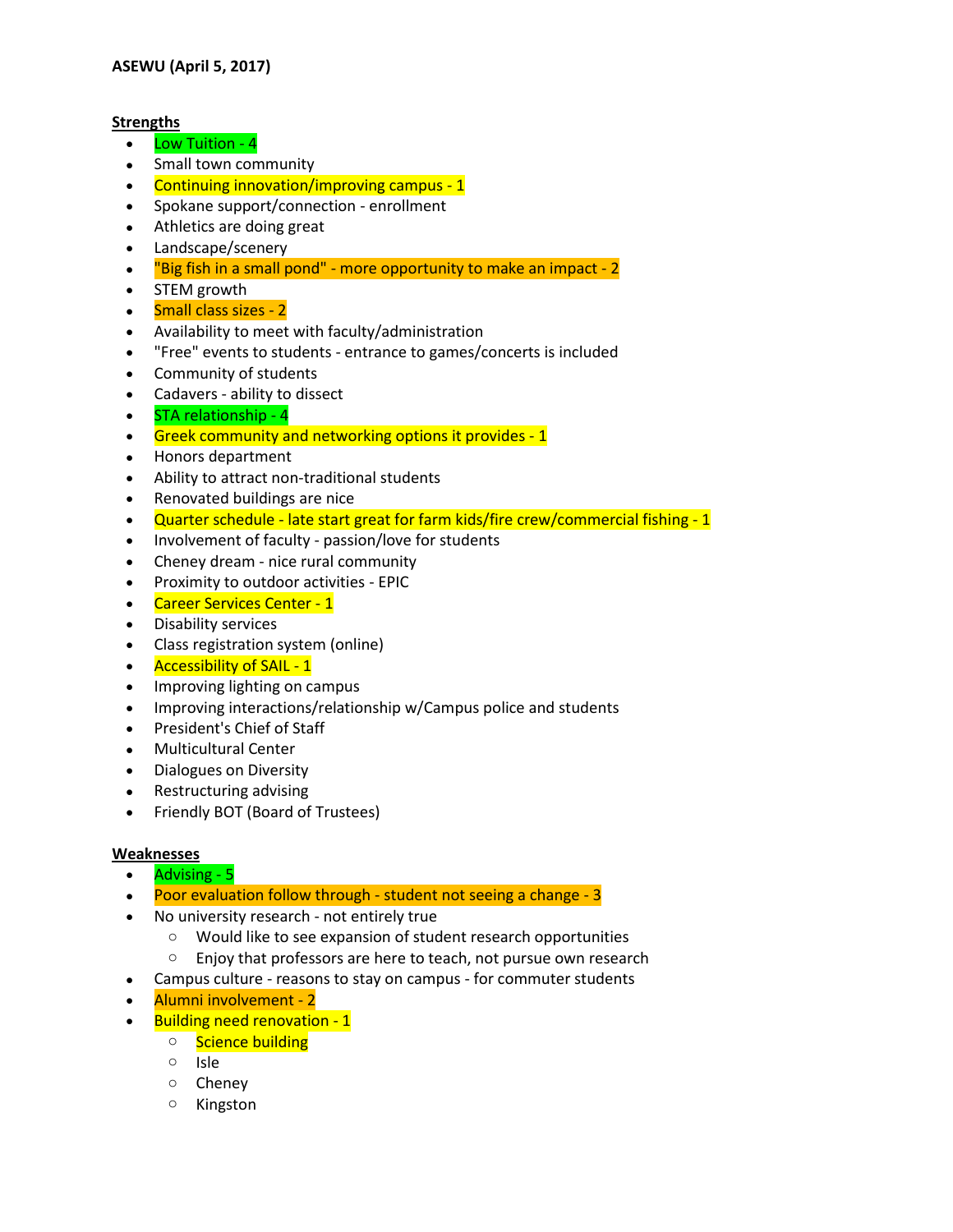- o Football stadium
- o Basket Ball Court
- Professors in Gen Ed with lack of teaching experience 1
- Stronger alumni/fan engagement 1
	- o Dedication to and pride in EWU
- Alumni office nonresponsive and unwilling to assist graduates
- Distance from Spokane
- Lack of comprehensive planning for facilities and ground 4
- Lack of department reaching out to student to consider certain majors; want student to join departments - departments not proactive seeking students
- Lack of gender no conforming bathrooms
- Wheel chair accessibility
- Retaining of:
	- o Faculty of color
	- o Staff of color
	- o Students of color
	- o And in general
- Money spent on athletics
- Degree incentivization (STEM focus)
- Teacher compensation
- Inter college communication (CSTEM CALE CSS etc.)
- Transparency
- Engagement of older student
	- o 25 & up welcome
	- o Grad student weeks
	- o Marketing geared toward younger students
- Tenure track accessibility adjunct professors hard to connect with
- Access to resources during re-model periods
- Dining 4
	- o Bad contract high cost
	- o Nowhere to eat
	- o Lack of options
- Parking
- Math department classes bottle neck

## **Opportunities**

- Improve relationship with STA remedy Spokane/Cheney distance 2
- Partner w/WSU and UW to build medical school in Spokane
- Partner s/Sacred Heart, Shriner's for job shadow opportunities
- Mentorship program connect students with professionals and students
- Online opportunities expansion 2
- Environmental Science major -1
- Engineering program expand to chemical and civil
- Recruitment of HS Students 2
	- o Competitions at EWU (Robotics comp, track and field, etc.)
	- o Representatives at HS
		- Look at Idaho and Oregon (WUE)
		- International students